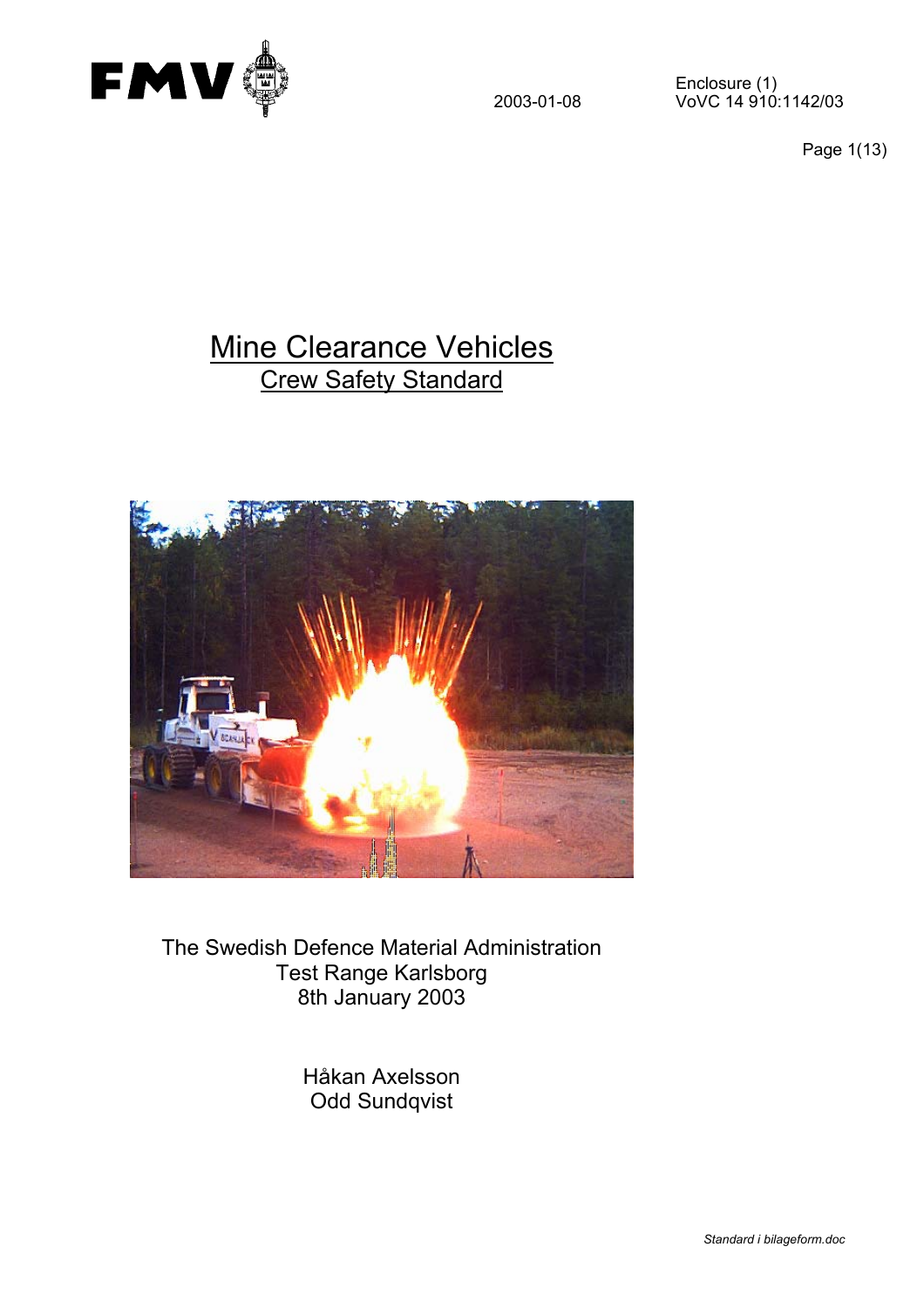

Page 2(13)

## **Contents:**

- 1. Introduction
- 2. Conditions
- 3. Injury criteria
- 3.1 Ear
- 3.1.1 Tolerance level
- 3.1.2 Measurement location
- 3.1.3 Instrumentation
- 3.1.4 Evaluation of peak overpressure and B-duration
- 3.2 Foot/ankle
- 3.2.1 Tolerance level
- 3.2.2 Measurement location
- 3.2.3 Instrumentation
- 3.3 Spine
- 3.3.1 Tolerance level
- 3.3.2 Measurement location
- 3.3.3 Instrumentation
- 4. Conclusions
- 5. References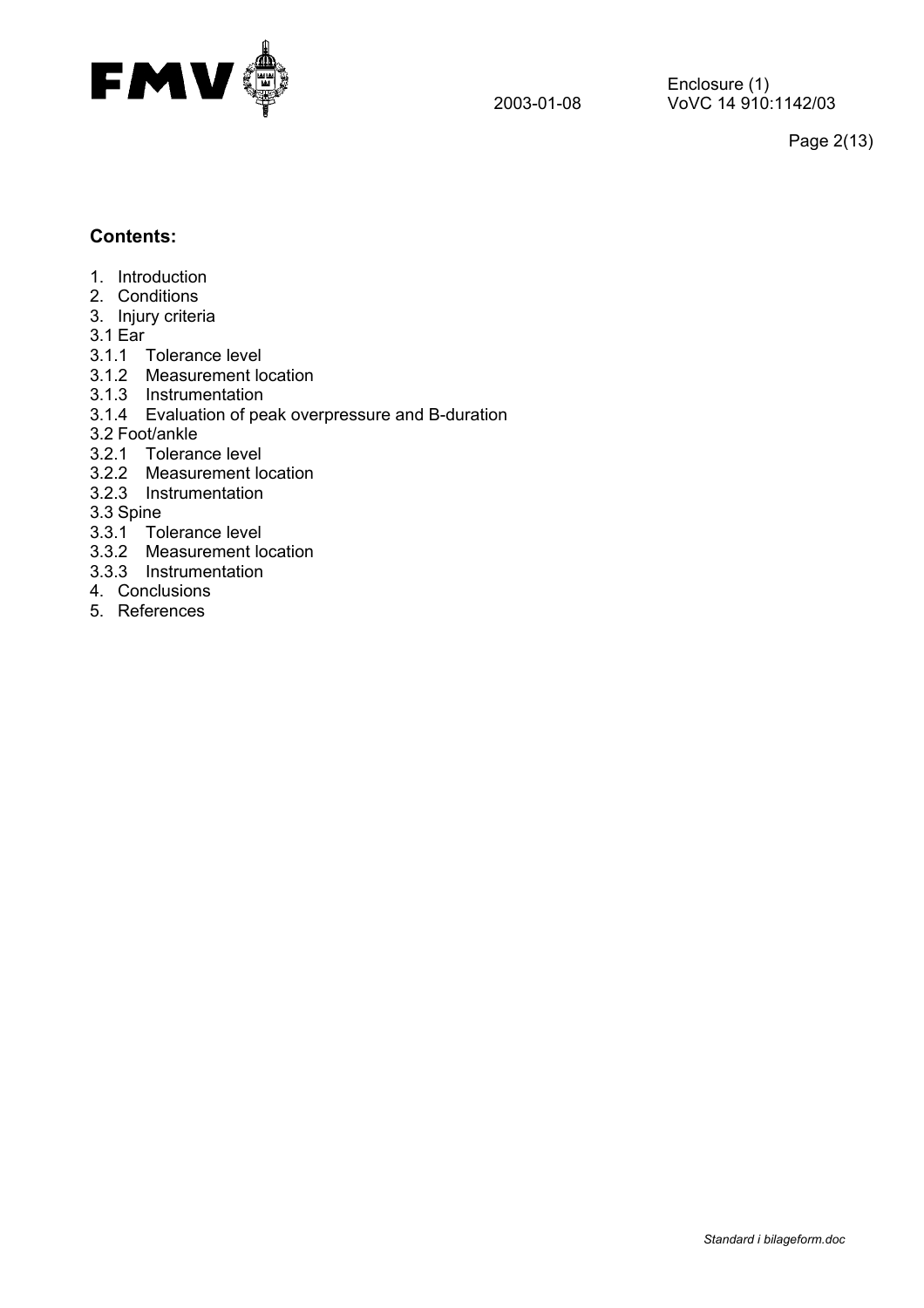

Page 3(13)

## **1. Introduction**

The scoop of this Crew Safety Standard is to specify a simple and inexpensive method to determine the level of injury for the occupants in a mine clearance vehicle when a mine detonates under the vehicle.

When the mine detonates a blast pressure wave in air is generated propagating in all directions with a velocity greater than the speed of sound in air. That blast wave surrounds the occupants' compartment causing the floor, sides and ceiling to oscillate which in turn generates pressure waves inside the compartment. These waves, together with pressure leaking in through holes in the cabin, cause an oscillating pressure-time history inside with duration of hundreds of milliseconds. These waves can be injurious primarily to the unprotected ear and the gas filled organs in the body.

The floor vibrates with amplitude and frequency depending on the blast load strength and the properties of the dampers on the mine clearing device, but also on the physical properties of the floor as thickness, material, construction etc. On the floor the chairs of the occupants are attached with its dampers and springs, which lower the high frequencies from the floor and also lower the load on the occupants. The oscillating floor can lead to acceleration (force) injuries to the foot/ankle complex when having the feet on the floor, but also to the spine of the occupants due to vertical movement of the chair.

#### **2. Conditions**

For this standard the following conditions are for the occupants in a mine clearance vehicle exposed to the detonation of a mine:

- the occupants are in the driving compartment and are sitting on their chairs with the feet on the floor
- the mine explodes under the mine clearing device
- the occupants are protected to fragments from the damaged clearing device or from the mine casing
- only blast pressures and accelerations affecting the occupants are considered
- blast pressures will affect only the ear as the injury level of the ear is lower than the levels for other gas filled organs like the lungs and gastrointestinal system
- accelerations will affect the foot/ ankle complex and the spine
- the acceptable injury level to the occupants will be "no injury at all" implying that after a detonation of a mine the occupants will be able to continue their mission in the vehicle, if undamaged or exit and drive another vehicle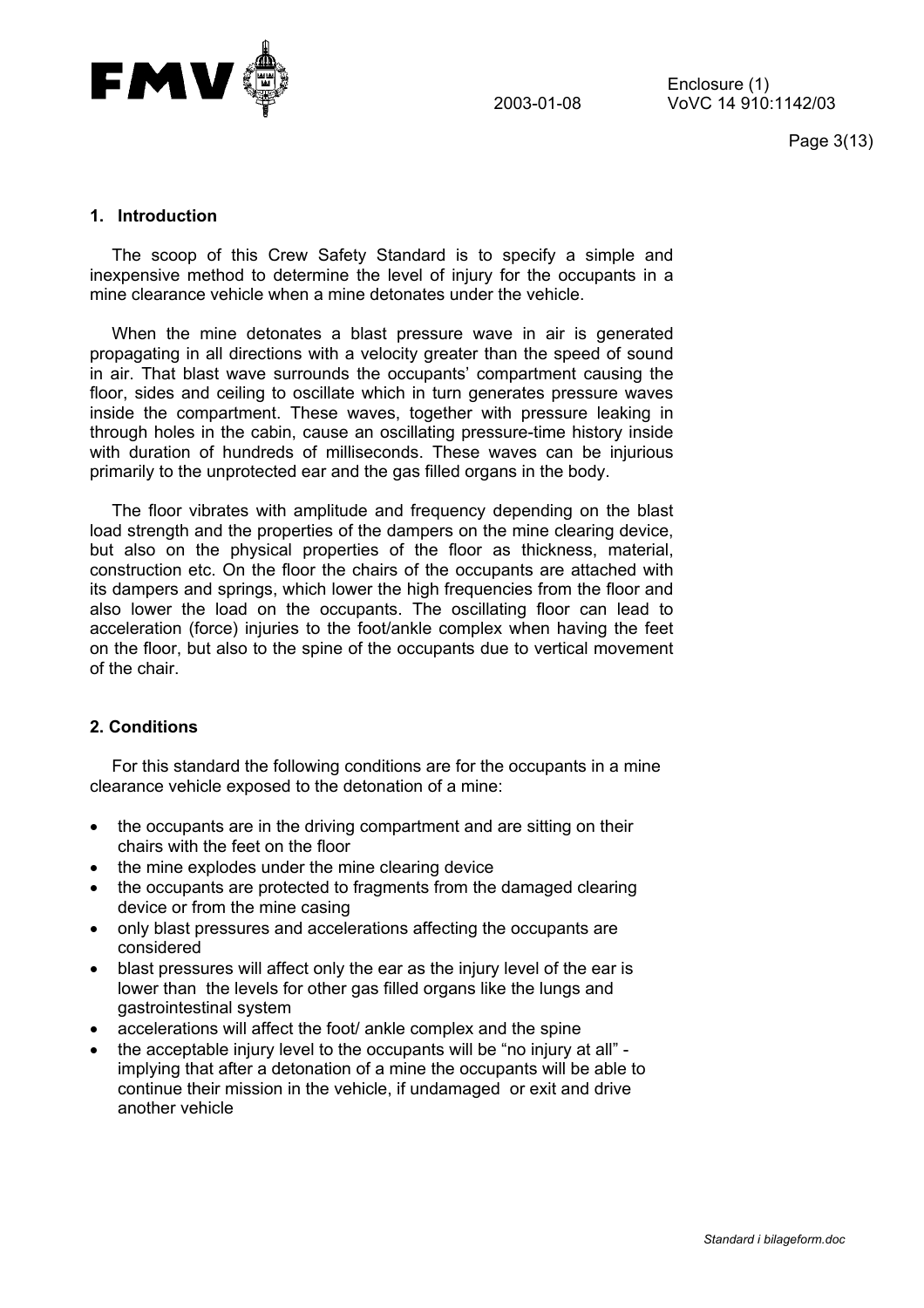

Page 4(13)

**3. Injury criteria** 

**3.1 Ear** 3.1.1 Tolerance level

The ear is the most pressure sensitive gas filled organ in the body. For overpressures greater than 200 Pa (=140 dB) hearing protectors must be used as demonstrated in Figure 1 and Table 1 in the US DoD MIL-STD-1474D, 1997 [1]. The number of allowed exposures a day is depending of the peak overpressure, a characteristic time duration (B-duration) in the pressure-time history and the hearing protectors used. The longer B-duration the less peak overpressure can be tolerated (B-dur < 200 msec). Levels higher than the Z-curve are not allowed.



For an unprotected ear there is a 1% risk to get a minor eardrum rupture [2] and some hearing impairment if the peak overpressure is 19 kPa (=179,6) dB). The injury level for the other gas filled organs, as the lungs and the gastrointestinal system, is higher and the pressure for threshold lung injury is 69 kPa (= 190,8 dB) for long duration pressure waves [3]. For shorter duration the tolerated pressures are even higher.

|  |  | Table 1: Impulse noise daily exposure limits [1]. |  |
|--|--|---------------------------------------------------|--|
|  |  |                                                   |  |

|                         | Maximum Permissible Number of Exposures/Day |                          |                         |  |
|-------------------------|---------------------------------------------|--------------------------|-------------------------|--|
| Impulse noise<br>limits | No protection                               | Either plugs or<br>muffs | Both plugs and<br>muffs |  |
|                         |                                             |                          | 100                     |  |
|                         |                                             | 100                      | 2000                    |  |
|                         |                                             | 2000                     | 40000                   |  |
| N                       | Unlimited exposure                          |                          |                         |  |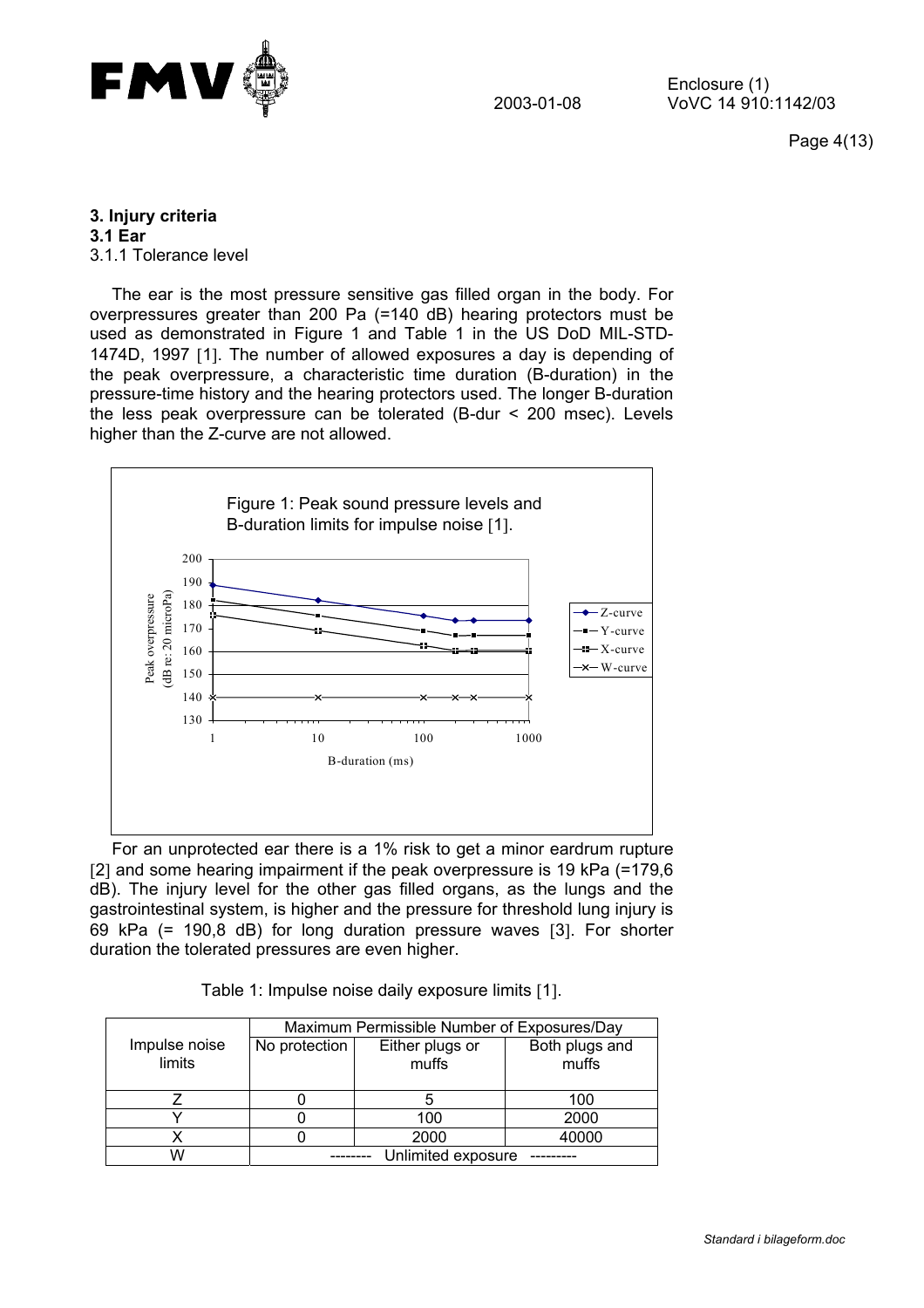

Page 5(13)

For this standard we will use as injury level for hearing the Z-curve in the above referred document [1] and not taking into account the injuries to other organs as their injury level is higher than the limiting injury level for the well protected ear. However, a method for predicting these injuries is given in [4]. By using the pressure-time histories from an instrumented cylinder about the size of a human's thorax and applying these histories to a mathematical model of the thorax, the degree of injury can be predicted as a function of a calculated peak chest wall velocity.

#### 3.1.2 Measurement location

Measurement shall be made at the occupants' position with the transducer located at the centre of the occupants' head location. When the occupants must be present the measurements shall be made 15 cm from the ear closest to the noise source.

## 3.1.3 Instrumentation

A full description of the instrumentation, recording specifications etc is given in [1]. But some of these are highlighted here as follows:

- the transducer mounting will be in a probe having a blunt cylinder shape for measurements below 40 kPa
- the diameter of the sensor's surface shall have a diameter less than 6.4 mm (1/4 inch)
- for other than DC-response, time constants shall be not less than 200 ms
- the transducers shall be positioned with the pressure sensing surface facing upwards, if possible
- if the pressure wave propagation is well defined the transducers should be oriented with the sensing surface perpendicular (side-on pressure) to the wave front
- data shall be analysed through a low-pass 40 kHz filter of the Bessel type (36 dB/octave roll-off )
- 3.1.4 Determination of peak overpressure and B-duration

The peak overpressure level is the highest instantaneous pressure level reach at any time during the recorded pressure-time history and is exemplified in figure 2. The used unit of pressure is Pa (Pascal). The peak overpressure can also be expressed in dB (decibel) as:

Peak overpressure (dB) =  $20*^{10}$ log (peak overpressure/P<sub>0</sub>) with P<sub>0</sub> = 20 µPa

A more convenient expression is:

Peak overpressure (dB) =  $154 + 20*^{10}$ log[peak overpressure (kPa)]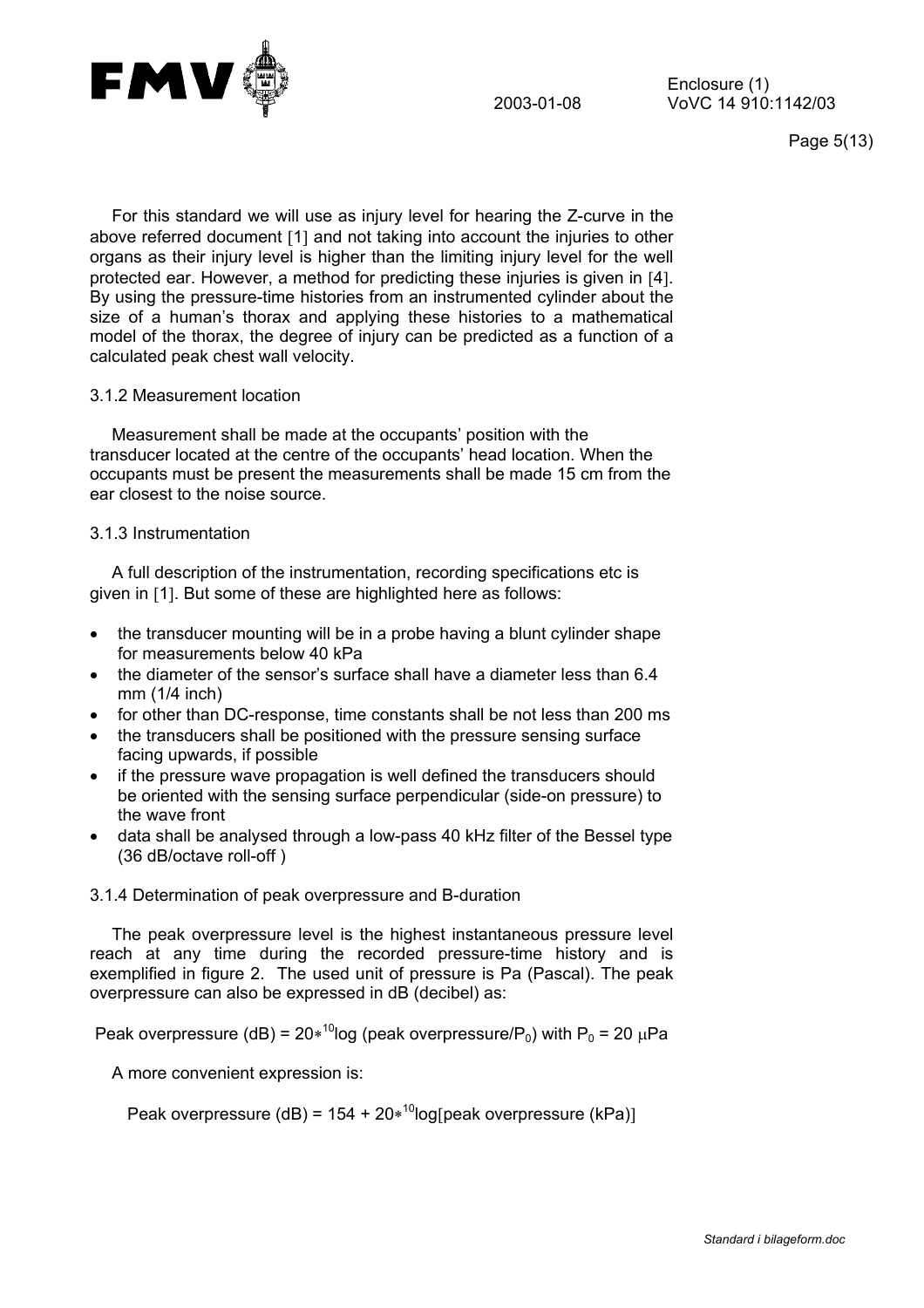

Page 6(13)





The determination of B-duration is more complex and is given in detail in [1]. In short: the B-duration is the total time that the envelope of the pressure fluctuations, Figure 2, both positive and negative, exceeds a level 20 dB down from the peak overpressure. This 20 dB value represents one tenth of the peak overpressure.

#### **3.2 Foot/ankle**

#### 3.2.1 Tolerance level

A.E. Hirsch published in 1967 a model for the tolerance level for the foot/ankle complex and for a stiff-legged standing man when subjected to shock motions aboard ships undergoing underwater attack [5]. He found by analysing data from explosive events that the deck responded in a sudden severe, upward motion which could be represented by a typical velocity-time curve as shown in Figure 3. That information together with tests on volunteers on ship shock motion simulators and theoretical considerations gave a tolerance level curve presented in Figure 4. The tolerance level for short duration pulses (rise time to maximum velocity less than 10 ms) was for a peak velocity change of 3 m/s. For longer duration the tolerance level was for an average acceleration of 20 g.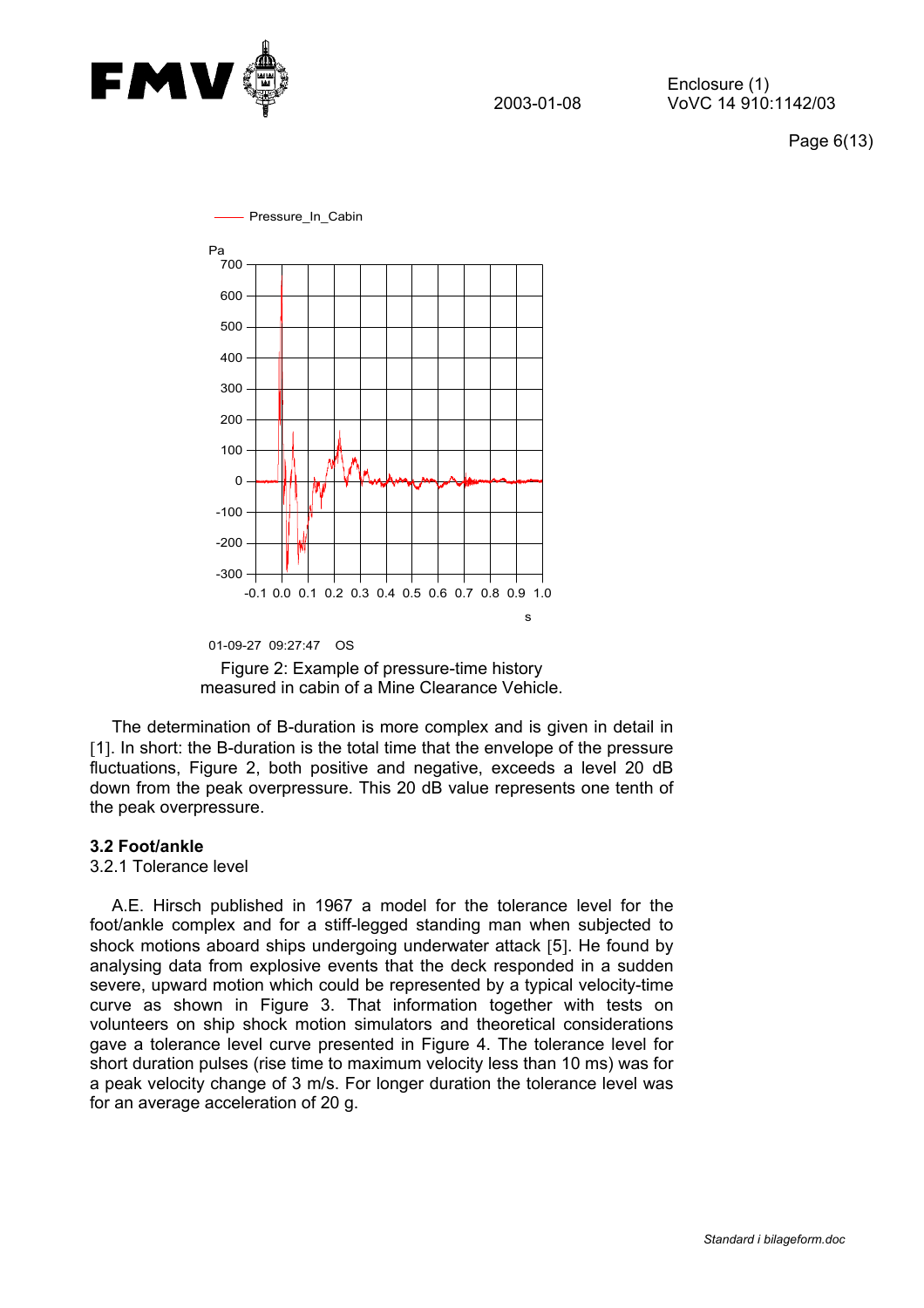





Figure 3: Example of shock-motion terminology [5]. Figure 4: Tolerance of

stiff-legged standing man to shock motion of short duration[5].

Fractures to the heel bone and anklebones have been reported. These injuries are very painful and require a long period of convalescence.

No tolerance curve for a sitting man was presented in [5] so in this Crew Safety Standard we will use the model for a standing man also for a sitting man with both his feet on the floor.

Integration of the recorded acceleration-time history will give the velocity– time history where the maximum velocity change and risetime can be deduced and applied to the Hirsch tolerance criteria for a standing man.

## 3.2.2 Measurement location.

The acceleration will be measured where the occupants have their feet on the floor. Any kind of floor mat will be cut out around the transducer. If some kind of foot-rest with a damping device is used the foot-plate will be loaded with an extra weight of 10 kg simulating the load of the lower legs when driving.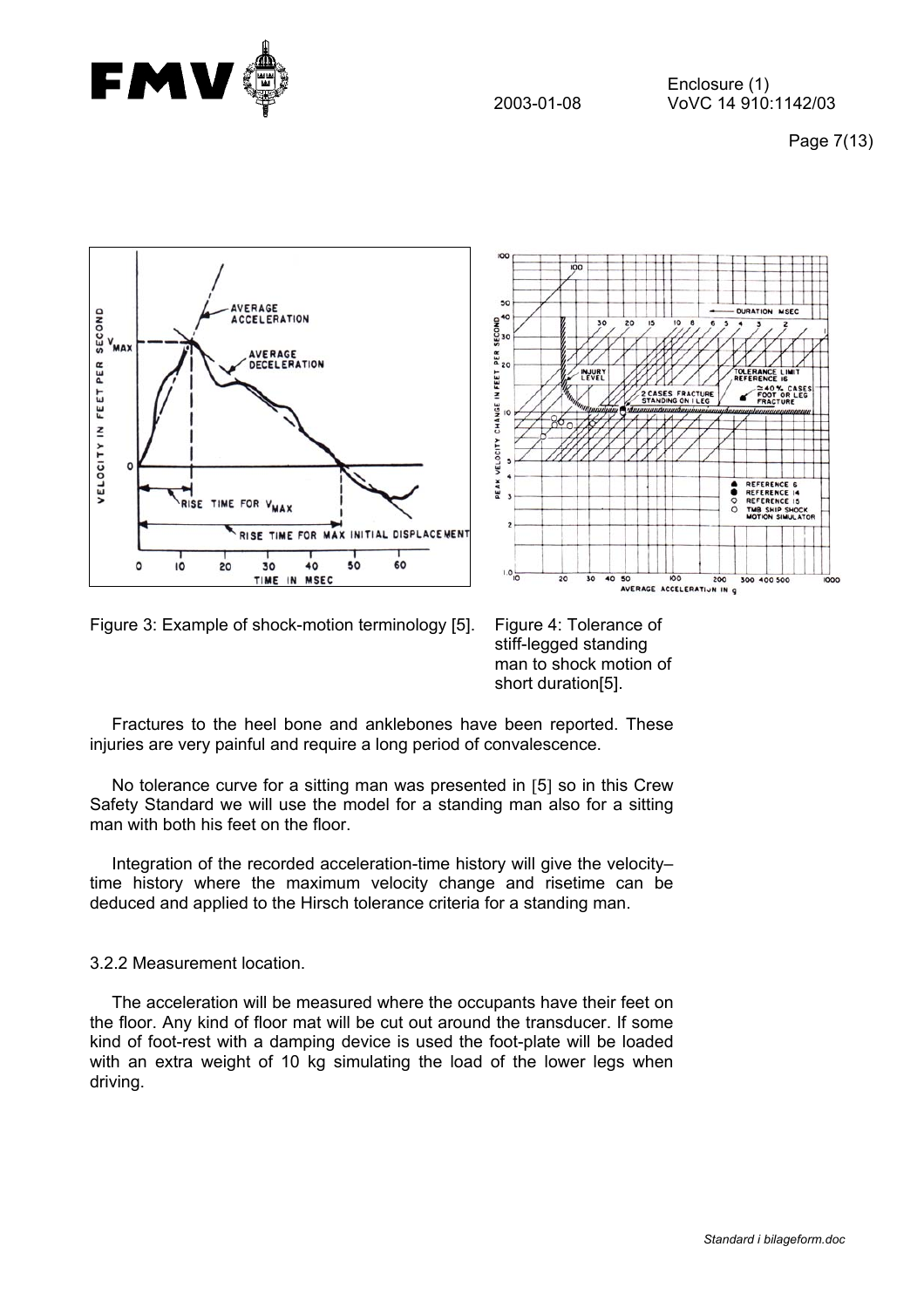

Page 8(13)

3.2.3 Instrumentation.

Some important parameters are:

- Digital recording. Sampling rate shall be a minimum of 20 kS/s.
- Analog-to-digital converters shall have a 12-bit word size or more.
- Transducer-amplifier-digital recorder shall have DC response.
- Upper frequency limit of transducer-amplifier-digital recorder shall be not less than 5000 Hz.
- Accelerometer mount. Proper care should be taken so that the useful frequency and dynamic ranges are not limited by poor accelerometer mounting. Techniques involved may be screw mount, adhesive mount etc.
- Mechanical filters. These may be used to protect the accelerometer from damaging high level shocks, to avoid zero shift effects and to reduce transverse coupling.

## **3.3 Spine**

3.3.1 Tolerance levels

Hirsch also presented in his report from 1967 [5] a similar model for the injury to the spine for at sitting man in upright position exposed to a driving force foot-to-head. The typical injury is a fracture to vertebrae in the spine. The tolerance level for short duration pulses (rise time to maximum velocity is less than 20 ms) was for a peak velocity change of 4.5 m/s (Figure 5). For longer duration pulses the tolerance level was for an average acceleration of 15g.



Figure 5: Tolerance of seated man to shock motion of short duration [5].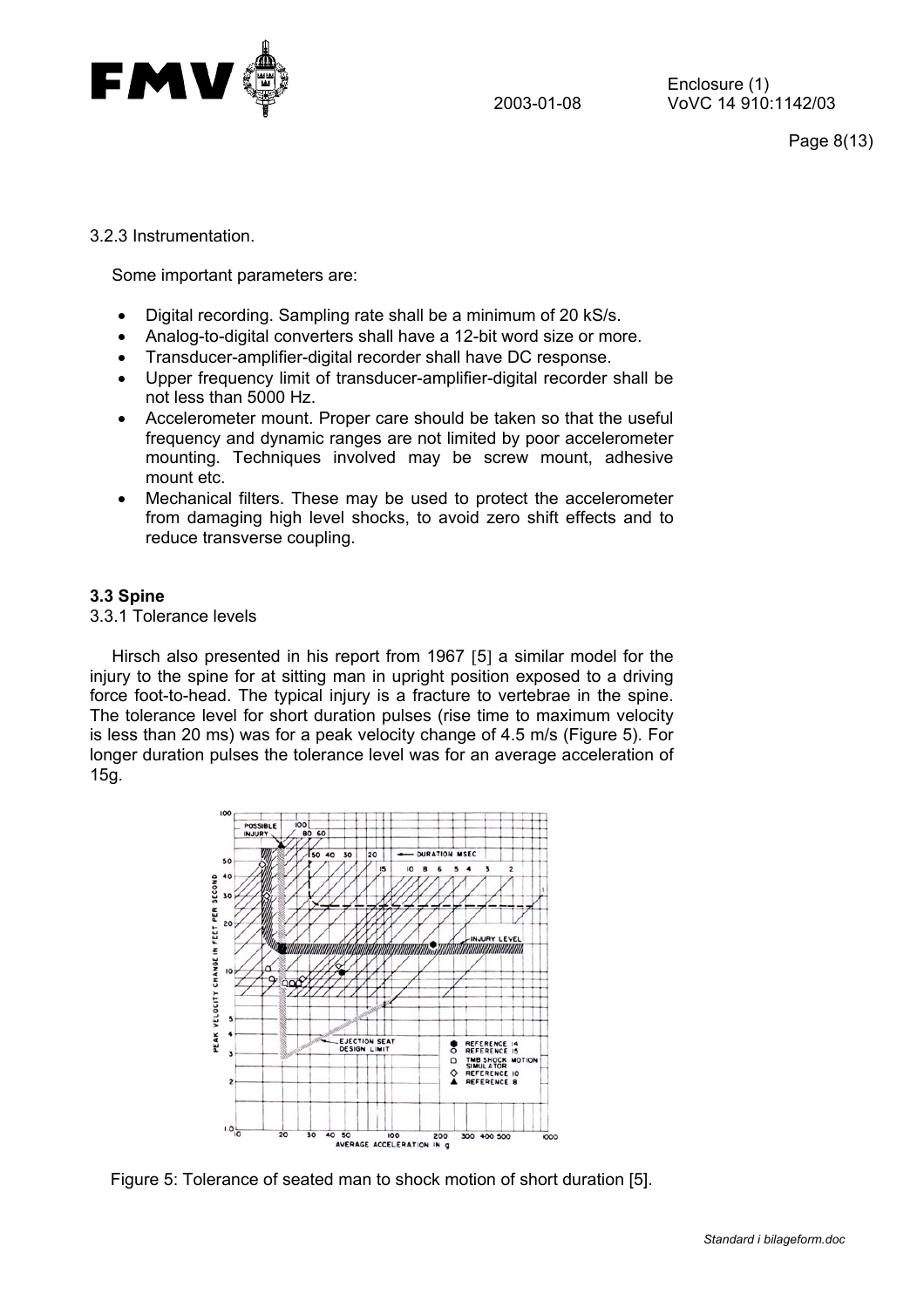

Page 9(13)

An alternative method, the DRI concept, is taken from the aircraft industry in their work with ejection seats for pilots [6].

The Dynamic Response Index (DRI) was developed to predict probability of thoracolumbar-spine fracture injury during ejection seat use [7 & 8]. The DRI uses a simple mass-spring-damper system for predicting the gross response of an aircrew member subjected to abrupt vertical acceleration. The equation of motion for this system is:

$$
d^2\delta/dt^2 + 2\zeta\omega_n d\delta/dt + (\omega_n)^2 \delta = a_c(t)
$$

where

 $\delta$  = the deflection of the system

 $\zeta$  = the damping ratio

 $\omega_{\rm n}$  = the natural frequency

 $a_c$  = is the measured critical point acceleration in the vertical direction

The equation of motion can easily be solved with numerical methods.

The DRI is the square of the natural frequency of the system,  $\omega_{n}$  multiplied by the maximal compressive deflection,  $\delta_{\text{max}}$  that results from a +Z (foot-tohead) driving force or acceleration, and divided by the acceleration of gravity, G:

$$
DRI = (\omega_n)^2 \delta_{\text{max}}/G
$$

In the calculation of DRI

 $\omega_n$  = 52.9 radians/s (= 8.4 Hz)  $\zeta = 0.224$ 

The DRI has been correlated to spinal injury data from laboratory and operational experience. Figure 6 shows the rate of spinal injury as a function of DRI.  $a_c$  is the acceleration sensed on the behind of the occupants. A typical acceleration-time history is exemplified in Figure 7.

For the no injury level DRI = 16 has been chosen corresponding to a 1% risk of a detectable fracture to the spine based on operational experience.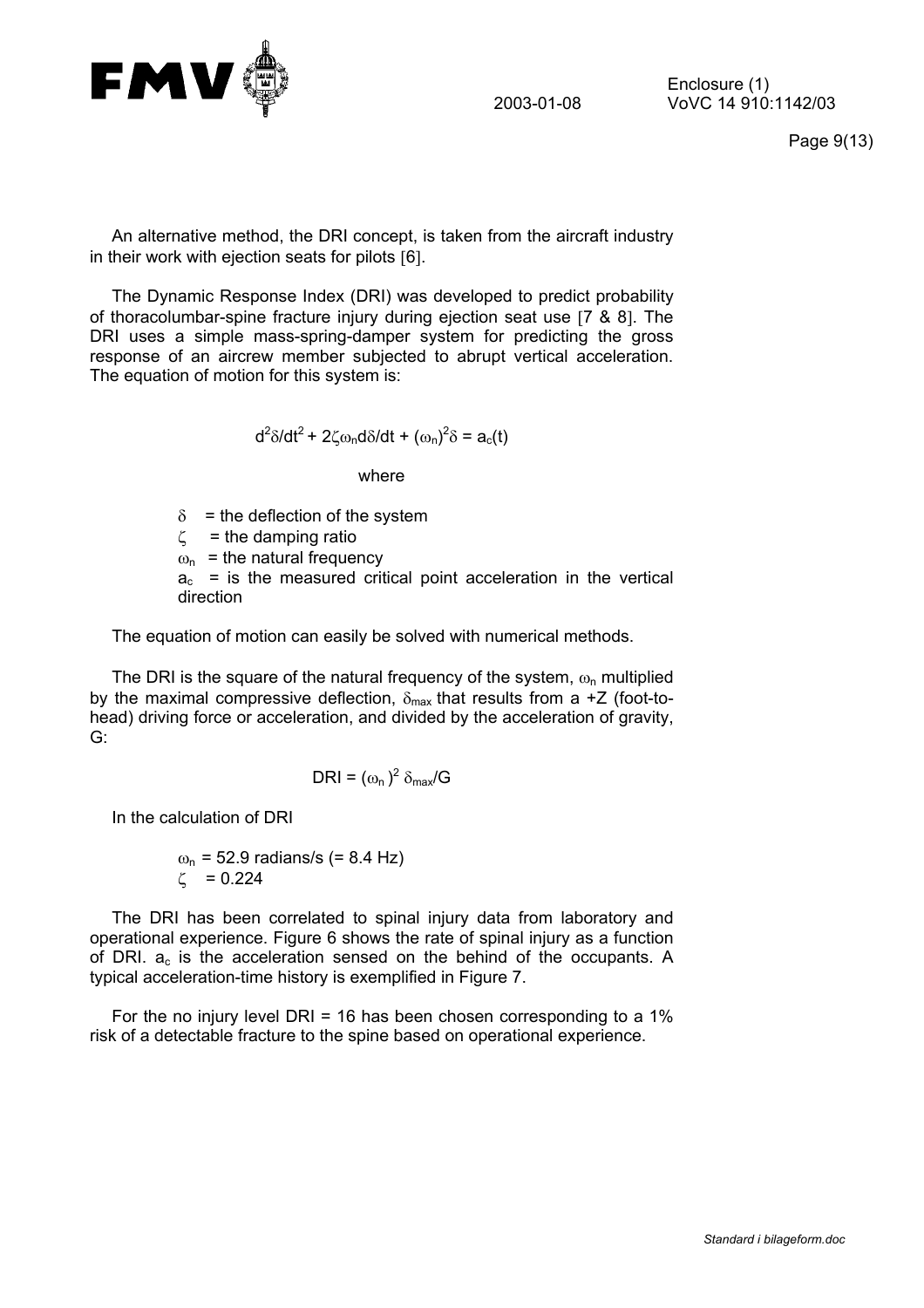

Page 10(13)



Figure 6: Probability of Spinal Injury Estimated from Laboratory Data Compared to Operational Experience [8].



<sup>01-09-27 09:27:47</sup> OS

Figure 7: A typical acceleration-time history measured in drivers seat in a Mine Clearance Vehicle.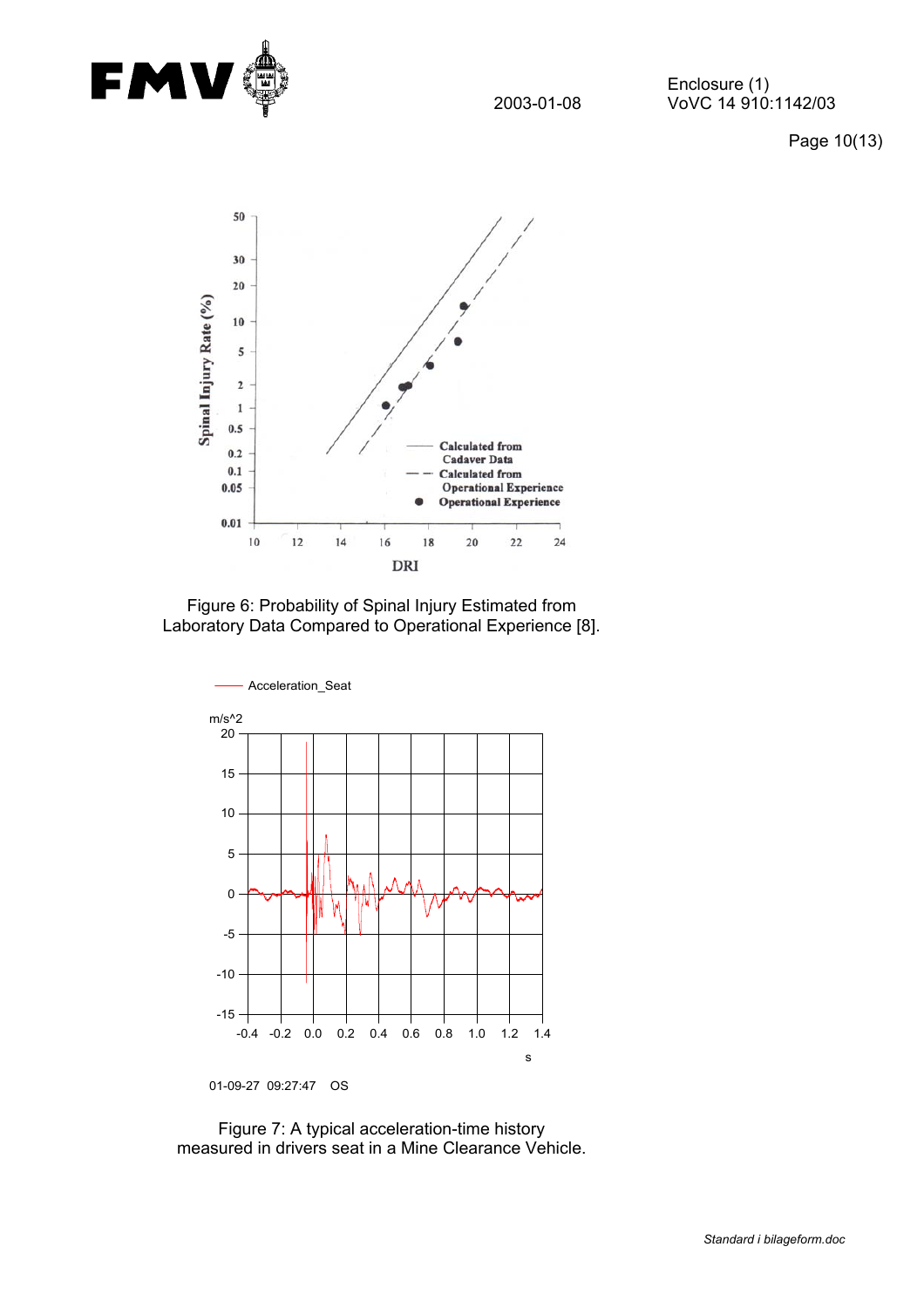

Page 11(13)

#### 3.3.2 Measurement location

The critical point acceleration  $(a_c)$  in the vertical direction (z) is here defined as the interface between the behind of the occupant and the seat cushion of the chair. The chair will be loaded with a 70-kg weight, which can consist of a 60-kg sandbag sitting on a 10-kg wooden block; both strapped together but also strapped to the chair. In the wooden block an accelerometer shall be mounted. If the driver must be present in the cabin for operation of the system during the test he will be sitting on the 10 kg wooden block. One example of the wooden block is illustrated in Figure 8.



Figure 8: 10 kg wooden block with accelerometer mount.

The recorded acceleration-time history  $a<sub>c</sub>(t)$  will serve, as an input to the equation in Chapter 3.3.1 for calculating the DRI. Integration will give the velocity-time history from where the maximum velocity change and rise time can be deduced and applied to the Hirsch tolerance level for a seated man.

#### 3.3.3 Instrumentation

Some important parameters are:

- Digital recording. Sampling rate shall be a minimum of 4 kS/s.
- Analog-to-digital converters shall have a 12-bit word size or more.
- Transducer-amplifier-digital recorder shall have DC response.
- Upper frequency limit of transducer-amplifier-digital recorder shall be not less than 1000 Hz.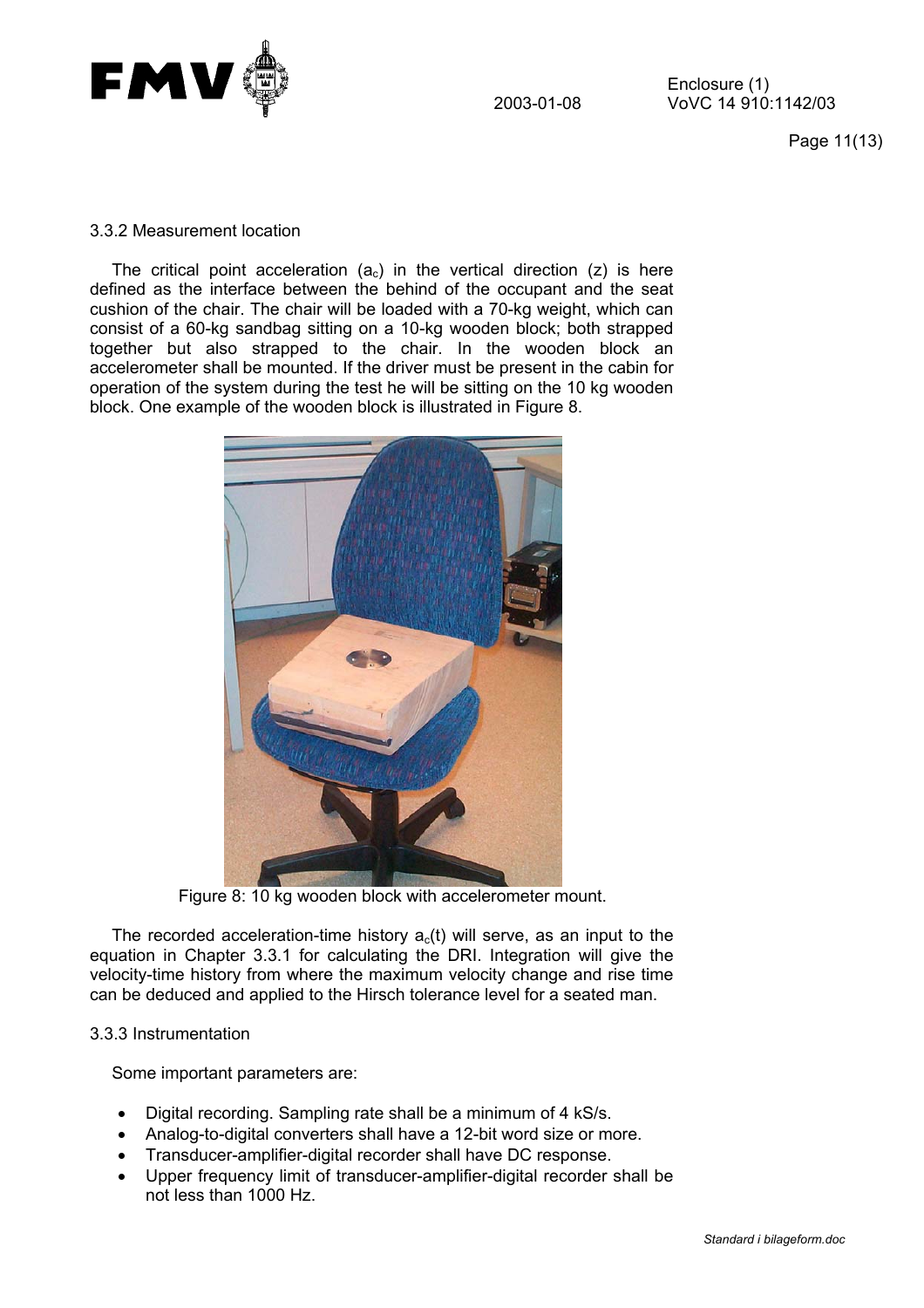

Page 12(13)

## **4. Conclusions**

The acceptable injury level for the occupants is set to "no injury at all" implying that after a detonation of a mine under the clearing device the occupants will be able to continue their mission in the vehicle, if undamaged or exit and operate another vehicle. The injury levels accepted are given in Table 2 below for the two dominant types of injury, pressure effects on the ear and shock/acceleration effects on the foot/ankle and the spine.

Table 2: No injury levels for the ear, foot/ankle and spine.

| Physical effect    | Body part  | Level                                                                      |  |
|--------------------|------------|----------------------------------------------------------------------------|--|
| Pressure           |            | <w-curve (140="" db),="" no="" protectors="" required<="" td=""></w-curve> |  |
|                    | Ear        | >W-curve but < Z-curve, protectors required.<br>> Z-curve is not allowed   |  |
| Shock/acceleration | Foot/ankle | Average acceleration $\leq$ 20 g or<br>max velocity change $<$ 3 m/s       |  |
|                    | Spine      | Average acceleration $<$ 15 g or<br>max velocity change $< 4.5$ m/s        |  |
|                    |            | DRI $\leq 16$                                                              |  |